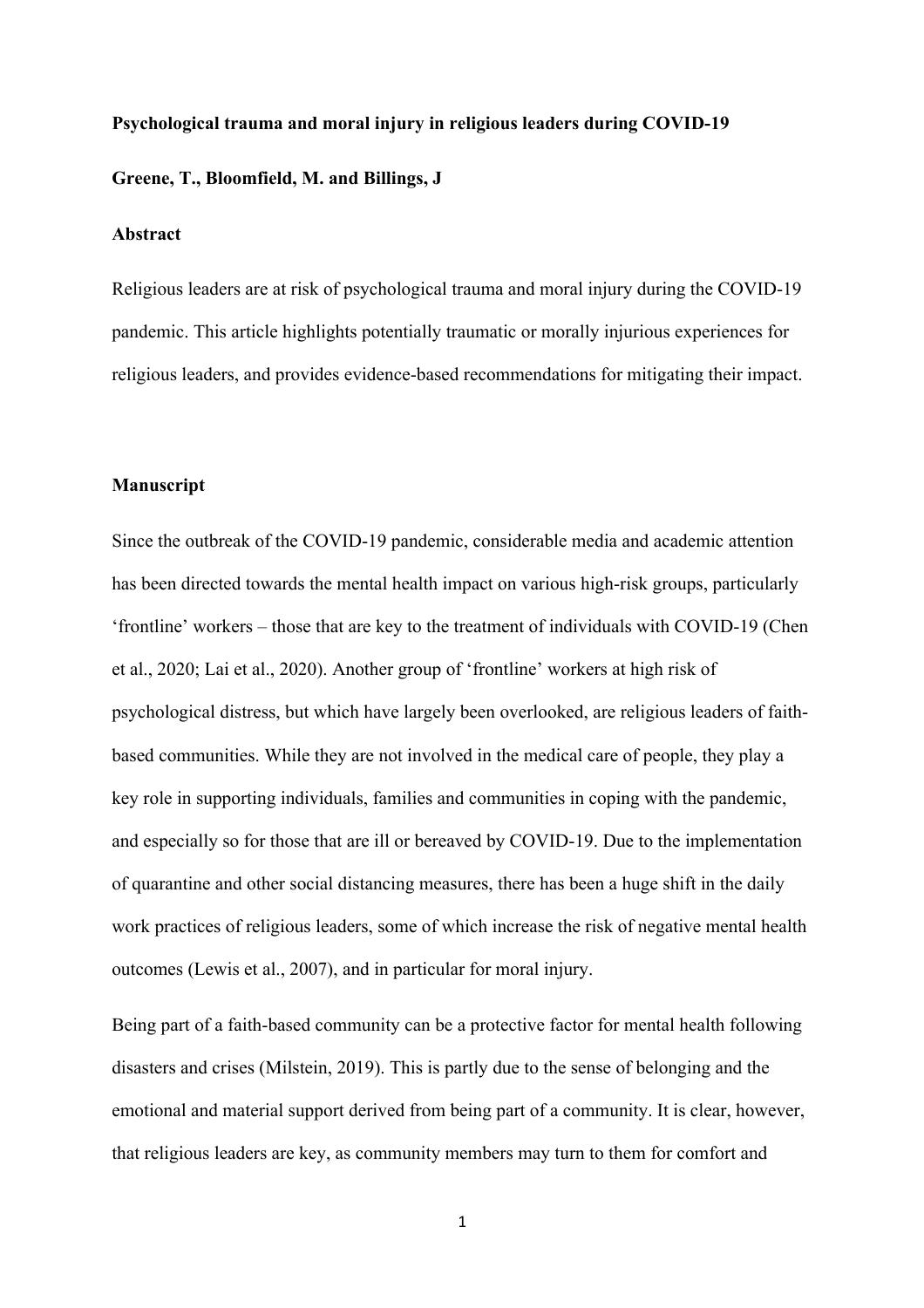advice in getting through difficult times. While this role can be deeply rewarding, it also comes with risks.

Previous studies have highlighted the risk of burnout in religious leaders, noting that they tend to not prioritise self-care, and often experience work overload, emotional isolation, and like they are permanently 'on call' (Jackson-Jordan, 2013). Furthermore, religious leaders can suffer distress as result of their exposure to other people's traumatic experiences, often referred to as secondary or vicarious trauma (Hendron et al., 2014). These negative mental health outcomes are likely to occur more frequently during the COVID-19 pandemic, and may be compounded by the fact that religious leaders and their community have a shared experience of the trauma stressor. In some respects this may be helpful, but it also poses risks as religious leaders have to actively cope with their own experiences while also helping others (Baum, 2014).

One area that has not yet been addressed in the academic literature, but may be particularly relevant in the COVID-19 pandemic, is that of moral injury in religious leaders. Moral injury has been defined as the psychological distress caused by actions, or their omission, which violate an individual's moral code (Litz et al., 2009). While moral injury is not in itself a mental disorder, it has been associated with a range of mental health problems, including PTSD, depression, anxiety and suicidality (Griffin et al., 2019; Williamson et al., 2018). Moral injury has generally been studied in the context of military experiences, although there are studies of moral injury in other occupational groups, such as teachers, journalists and healthcare workers (Griffin et al., 2019; Williamson et al., 2020; Williamson et al., 2018), there has not yet been any focus on religious leaders.

Potentially morally injurious events (PMIEs) refer to acts that an individual has done or failed to do (transgressions of self) (Nash et al., 2013), or has observed other people do or fail to do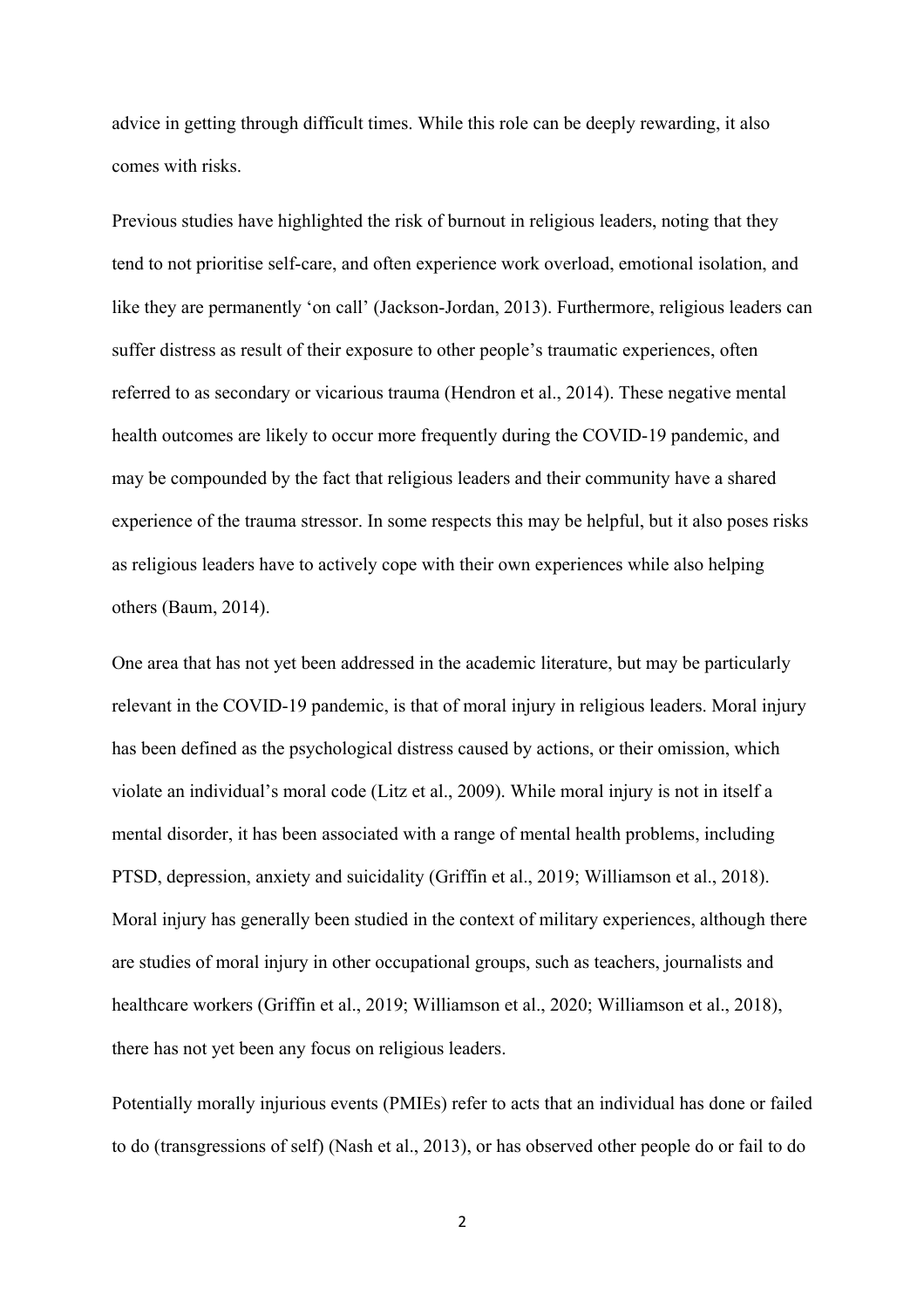(transgressions of others). Additionally, people may feel that they have been betrayed by those in positions of authority, or even a sense of theological challenge (Fontana & Rosenheck, 2004; Koenig et al., 2019). In the following we highlight some PMIEs for religious leaders that may arise during the COVID-19 pandemic.

Due to restrictions implemented in many countries, religious leaders are not able to conduct in-person meetings, make hospital or home visits, and are prohibited from gathering their communities together. In addition, religious leaders are not able to conduct weddings, christenings, and many other joyful lifecycle events, which may feel like a loss and give a sense of 'imbalance' in the work they are doing. While the public health reasons for doing so are clear, religious leaders may find themselves struggling with not being able to provide support and comfort to their congregation in the ways that they are accustomed, and feel distressed by this 'act of omission'. In other words, failing to do what they feel morally obliged to do, which may feel like a transgression of self.

Another area which is likely to be particularly problematic is around death and mourning. The normal rituals that religious leaders perform are being interfered with. Religious leaders are prohibited from visiting those dying from COVID-19, and providing direct in-person comfort and end-of-life religious rituals. In many countries, mourners at funerals are limited to immediate family (regardless of the cause of death), and sometimes not even that; if any of the mourners have symptoms of COVID-19, they will not be allowed to attend. Open coffin funerals are not allowed for those who died from COVID-19, nor ritual cleaning of the body of the deceased, as undertaken by some religions. Religious leaders may find themselves very conflicted as they have no choice but to follow these instructions, which are both potentially devastating to the mourners and indeed to the religious leaders themselves, and may cause a sense of betrayal; leaders may even believe that they themselves have committed a religious transgression.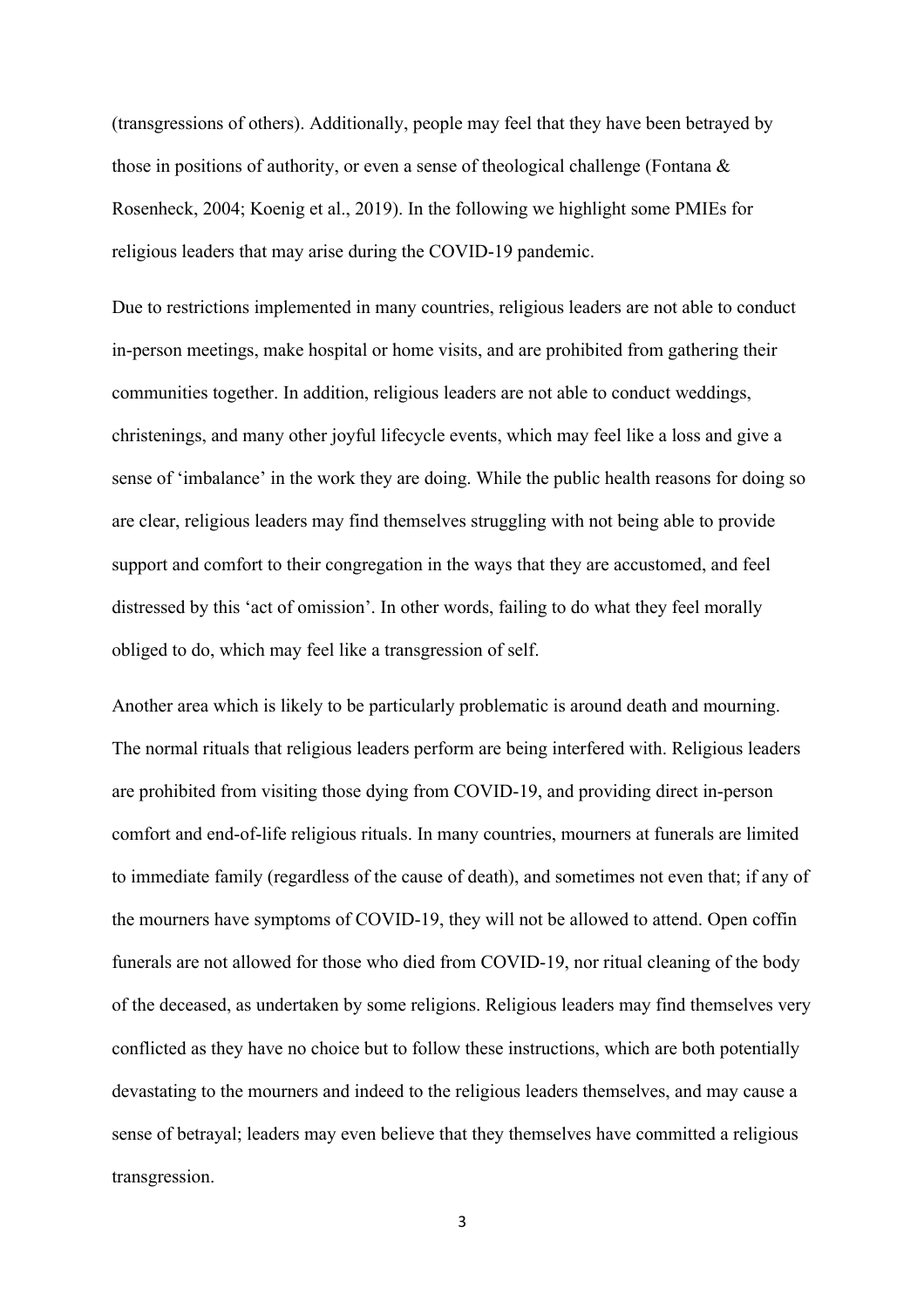#### **Recommendations**

Given the risks relating to moral injury, and more broadly to burnout, and secondary trauma, what does the literature suggest regarding protective factors? Below are a list of recommendations based on existing knowledge regarding psychological stressors for religious leaders, and also drawing from evidence based on other occupational groups (Billings et al., 2020; Greenberg et al., 2020; Ludick & Figley, 2017; Williamson et al., 2020; Williamson et al., 2018).

**Self care.** It is important for religious leaders to attend to self-care. This means taking regular breaks, and trying to schedule time away from professional tasks. Try to eat, drink and sleep properly.

**Spirituality.** Self-care for religious leaders includes not only physical and mental, but also spiritual aspects. This is an unprecedented situation that may be theologically challenging for some. Setting aside time to focus on spirituality can help with processing this.

**Acknowledge moral conflicts.** It is important to acknowledge the moral conflicts that will likely emerge. Discussing them with colleagues and being prepared for some of the possible responses may facilitate coping and acceptance of distress.

**Purpose.** Religious leaders should try to maintain a strong sense of purpose. While it is difficult to do work in conditions that are far from ideal, it plays a critical role in comforting people in difficult times.

**Supervision and peer support**. Try and implement supervision, mentoring and peer-to-peer support. Religious leaders can often find themselves isolated and depleted by their role. If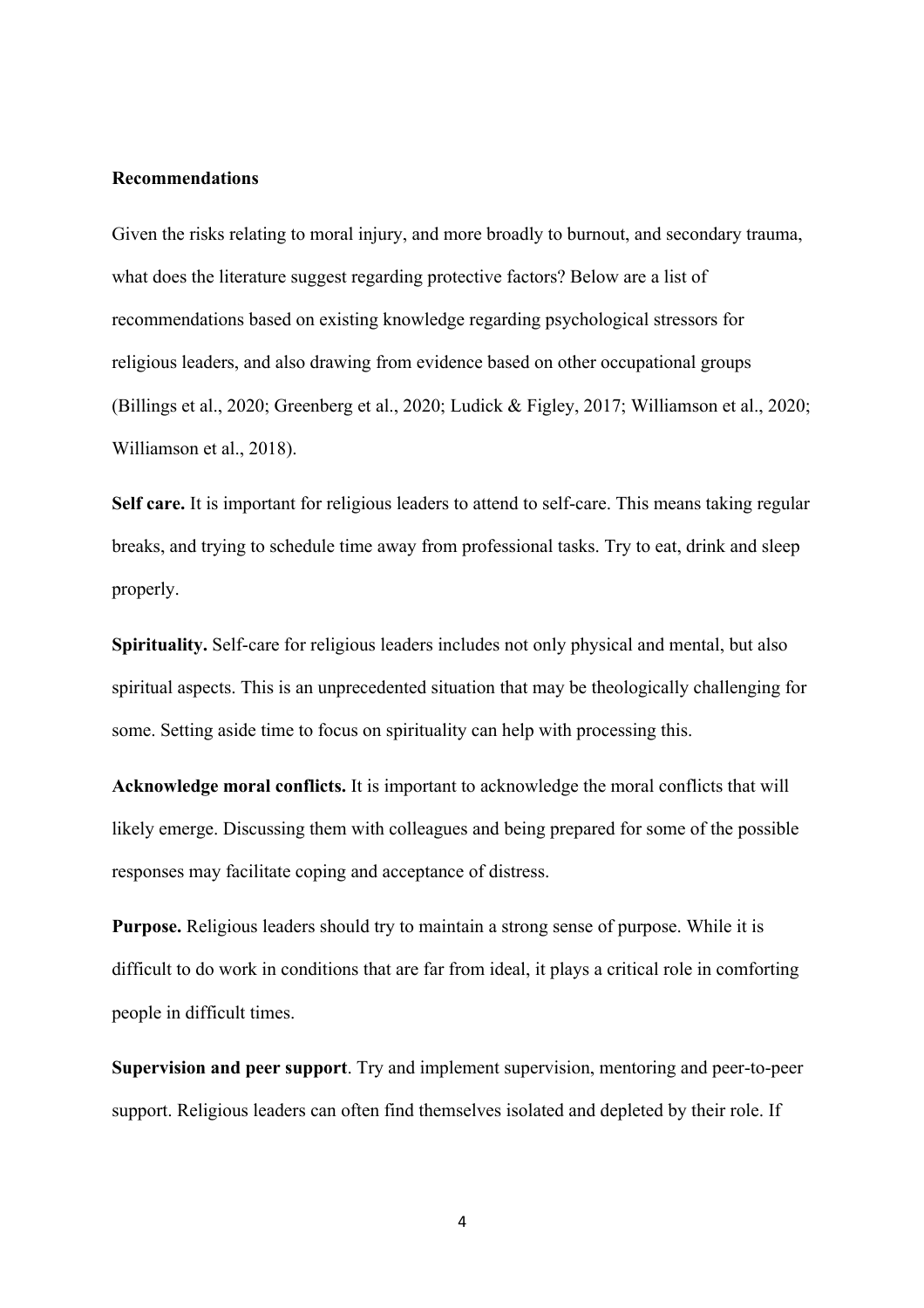such structures already exist, it is not sufficient just to have them, but vital to actively make use of them.

**Social support.** Staying in touch with family and friends is a key buffer of distress, and can be a great source of strength.

**Professional support**. Religious leaders should be aware of the professional support that is available. This can include general psychological support. For some denominational groups there are bespoke counselling services for their leaders. Religious leaders should know how to access this support, and be prepared to do so if needed.

# **Conclusion**

It is important that religious leaders keep in mind that they are doing important work, but are also living through difficult times along with everyone else. Furthermore, they will experience some stressors unique to their role. Attending to self-care, sharing difficult experiences with colleagues, accepting the likelihood of moral conflict, and getting professional help when needed, can all facilitate coping with the unique challenges brought by the COVID-19 pandemic.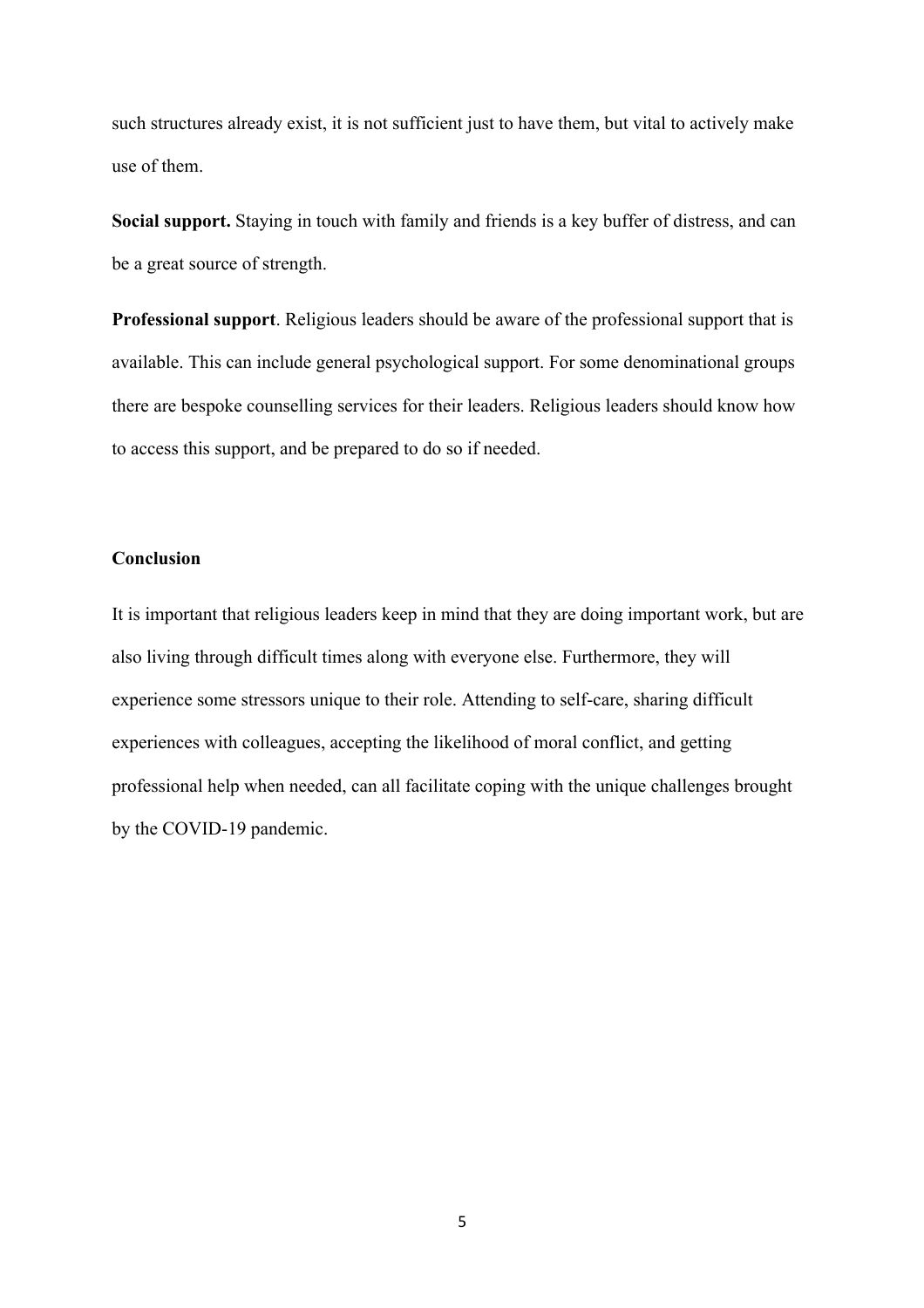# **References**

- Baum, N. (2014). Professionals' double exposure in the shared traumatic reality of wartime: Contributions to professional growth and stress. *The British Journal of Social Work, 44*(8), 2113-2134.
- Billings, J., Greene, T., Kember, T., Grey, N., El Leithy, S., Lee, D., Kennerley, H., Albert, I., Robertson, M. D., Brewin, C., & Bloomfield, M. (2020). Supporting Hospital Staff During COVID-19: Early Interventions. *Occupational Medicine*. https://doi.org/https://doi.org/10.1093/occmed/kqaa098
- Chen, Q., Liang, M., Li, Y., Guo, J., Fei, D., Wang, L., He, L., Sheng, C., Cai, Y., & Li, X. (2020). Mental health care for medical staff in China during the COVID-19 outbreak. *The Lancet Psychiatry, 7*(4), e15-e16.
- Fontana, A., & Rosenheck, R. (2004). Trauma, change in strength of religious faith, and mental health service use among veterans treated for PTSD. *The Journal of nervous and mental disease, 192*(9), 579-584.
- Greenberg, N., Docherty, M., Gnanapragasam, S., & Wessely, S. (2020). Managing mental health challenges faced by healthcare workers during covid-19 pandemic. *BMJ, 368*.
- Griffin, B. J., Purcell, N., Burkman, K., Litz, B. T., Bryan, C. J., Schmitz, M., Villierme, C., Walsh, J., & Maguen, S. (2019). Moral injury: An integrative review. *Journal of Traumatic Stress, 32*(3), 350-362.
- Hendron, J. A., Irving, P., & Taylor, B. J. (2014). Clergy stress through working with trauma: A qualitative study of secondary impact. *Journal of Pastoral Care & Counseling, 68*(4), 1-14.
- Jackson-Jordan, E. A. (2013). Clergy burnout and resilience: A review of the literature. *Journal of Pastoral Care & Counseling, 67*(1), 1-5.
- Koenig, H. G., Youssef, N. A., & Pearce, M. (2019). Assessment of moral injury in veterans and active duty military personnel with PTSD: a review. *Frontiers in psychiatry, 10*.
- Lai, J., Ma, S., Wang, Y., Cai, Z., Hu, J., Wei, N., Wu, J., Du, H., Chen, T., & Li, R. (2020). Factors Associated With Mental Health Outcomes Among Health Care Workers Exposed to Coronavirus Disease 2019. *JAMA Network Open, 3*(3), e203976-e203976.
- Lewis, C. A., Turton, D. W., & Francis, L. J. (2007). Clergy work-related psychological health, stress, and burnout: An introduction to this special issue of Mental Health, Religion and Culture. *Mental Health, Religion & Culture, 10*(1), 1-8.